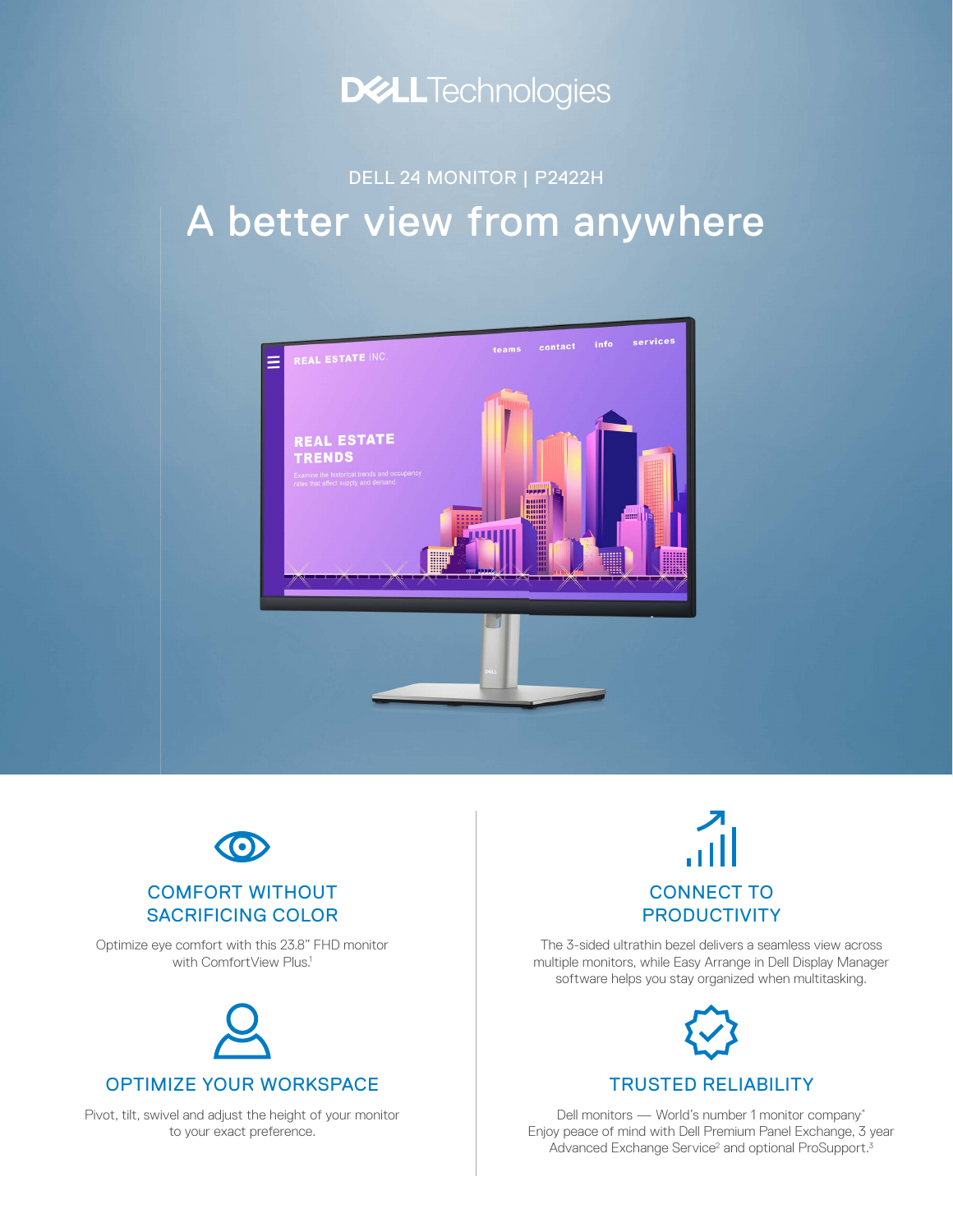# Maximize productivity



### COMFORT WITHOUT SACRIFICING COLOR

Comfort without sacrificing color: Optimize eye comfort with ComfortView Plus<sup>1</sup> — an always-on, built-in screen that reduces potentially harmful blue light emissions while delivering color accuracy.

Color consistency comes standard: See consistent, vibrant colors across a wide viewing angle enabled by In-Plane Switching (IPS) Technology. With 99% sRGB coverage, you get precise color out of the box.



Adjust to your comfort: Pivot, tilt, swivel and adjust the height of your monitor for a comfortable setup all day long. Furthermore, choose from a variety of mounts and stands, including VESA for more flexibility.

Designed with you in mind: Navigate the menu and adjust screen settings with the easy-to-use joystick control. Snap on the Dell Slim Soundbar (SB521A) and elevate your audio experience.

Sleek, stylish and organized: Hide cords in the monitor riser to keep things organized. This sleek monitor has a three-sided ultrathin bezel, small base and an improved, easy-to-use cable management system.

**Extensive connectivity:** Easily connect to a variety of devices with extensive connectivity ports, including DisplayPort, HDMI, VGA and USB.

Quick access ports: Easily share and deliver content via quick-access ports conveniently placed at the front of the display.

Expand your efficiency: The three-sided ultrathin bezel design lets you enjoy an uninterrupted view of your content across multiple monitors. And, with a Dell dual monitor set up, you can increase your productivity by up to 21%.4

More ways to multitask: Work conveniently across multiple screens and select from predefined templates with the Easy Arrange feature on Dell Display Manager software. Quickly tile and arrange your applications and get back to work faster with Auto-restore, a feature that remembers where you left off.

### WORLD'S NUMBER 1 MONITOR COMPANY\*



CONNECT TO **PRODUCTIVITY** 

> Peace of mind: Dell Premium Panel Exchange allows a free panel replacement during the Limited Hardware Warranty<sup>5</sup> period even if only one bright pixel is found.

Minimize downtime: Your monitor comes with a 3-year Advanced Exchange Service<sup>2</sup> so that if a replacement becomes necessary, it will be shipped to you the next business day during your 3-year Limited Hardware Warranty.5

Get a higher level of support: Upgrade to 24x7, in-region technical phone support from qualified engineers with Dell ProSupport option.<sup>3</sup>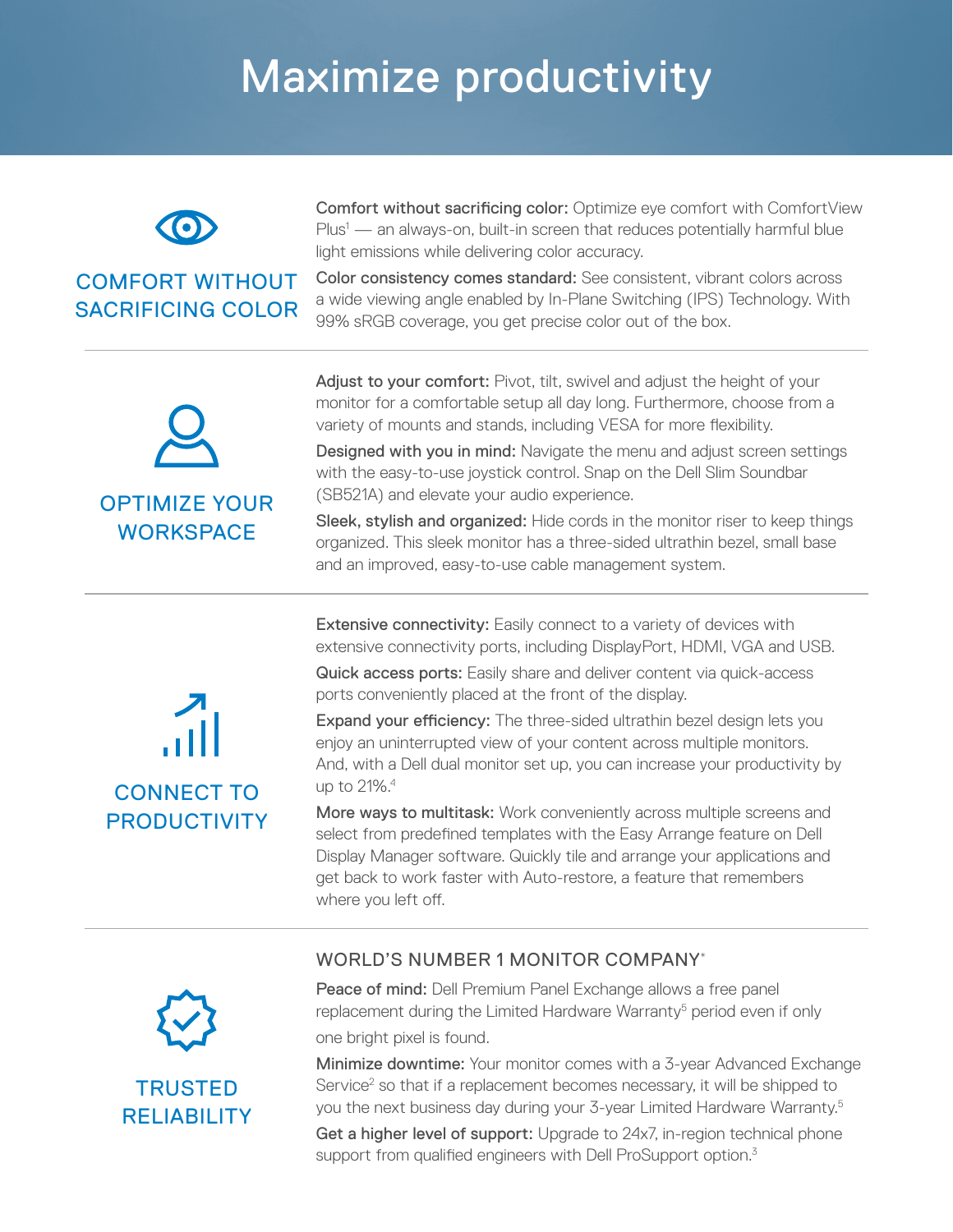# Features & Technical Specifications

Diagonal Viewing Size **604.70 mm** (23.8 inches) Active Display Area Width Height Maximum Preset Resolution 1920 x 1080 at 60 Hz Aspect Ratio 16:9 Pixel Pitch 0.2745 mm x 0.2745 mm Pixel Per Inch (PPI) 93 Brightness 250 cd/m<sup>2</sup> (typical)

Contrast Ratio 1000:1 (typical) Viewing Angle 178°/178°

**Panel Type In-Plane Switching Technology** In-Plane Switching Technology Display Screen Coating **Anti-Glare** Anti-Glare Backlight Technology **Example 20** White LED edgelight system ComfortView Plus with Flicker-free screen Yes Dell Display Manager Compatibility Yes Remote Asset Management **Yes**, via Dell Command I Monitor GSA/TAA Yes Optional Soundbar SB521A

**Connectivity** 

#### Design Features

Flat Panel Mount Interface VESA (100 mm x 100 mm)

#### Power

AC input voltage/frequency/current Power Consumption (Operational) 0.2 W (Off mode)<sup>6</sup>

Power Consumption Stand by / Sleep Less than 0.3W

#### Dimensions (with stand)

**Height 496.11 mm (19.53 inches)** Width 537.80 mm (21.17 inches) **Depth** 179.57 mm (7.07 inches)

**Weight** 

Weight (panel only - for VESA mount/ no cables) Weight (monitor and cables with stand) 5.57 kg (12.28 lb) Weight (with packaging) 7.95 kg (17.53 lb)

Monitor Dell 24 Monitor – P2422H

527.04 mm (20.75 inches) 296.46 mm (11.67 inches) Color Support Color gamut: sRGB 99% (typical) Color depth: 16.7 million colors Response Time **Films** 5 ms typical (Fast) (gray to gray) 8 ms (Normal mode) (gray to gray)

Connectors 1 x HDMI 1.4 (HDCP 1.4) 1 x DisplayPort 1.2 (HDCP 1.4) 1 x VGA 1 x SuperSpeed USB 5Gbps (USB3.2 Gen1) upstream 4 x SuperSpeed USB 5Gbps (USB3.2 Gen1) HDCP Support HDMI HDCP 1.4 DP HDCP 1.4

Adjustability **Height adjustable stand (150 mm), Tilt (-5° to 21°)**, Swivel (-45° to 45°), Pivot (-90° to 90°) Security Security lock slot (cable lock sold separately)

100 VAC to 240 VAC / 50 Hz or 60 Hz ± 3 Hz / 1.5 A (typical)

0.3 W (Standby Mode)<sup>6</sup> 12 W (On Mode) $6$ 48 W  $(Max.)^7$ 

3.39 kg (7.47 lb)

Standard Service Plan **Premium Panel Exchange, 3 Years Advanced Exchange Service**<sup>2</sup> & Limited Hardware Warranty<sup>5</sup>

Optional Service Plan Dell ProSupport<sup>3</sup>

Environmental Compliance **ENERGY STAR®** certified monitor, EPEAT® Gold registered where applicable<sup>8</sup>, RoHS-compliant, TCO Edge Certified Displays, BFR/PVC free monitor (excluding external cables), Meets NFPA 99 leakage current requirements, Arsenic-free glass and Mercury-free for the panel only.

#### What's in the box?

### Components

• Monitor with stand

#### Cables

- Power cable
- DisplayPort to DisplayPort cable (1.8m)
- VGA cable (Japan only)
- HDMI 1.4 cable (Brazil only)
- SuperSpeed USB 5Gbps (USB3.2 Gen1) upstream cable

#### Documentation

- Quick Setup Guide
- Safety and regulatory information